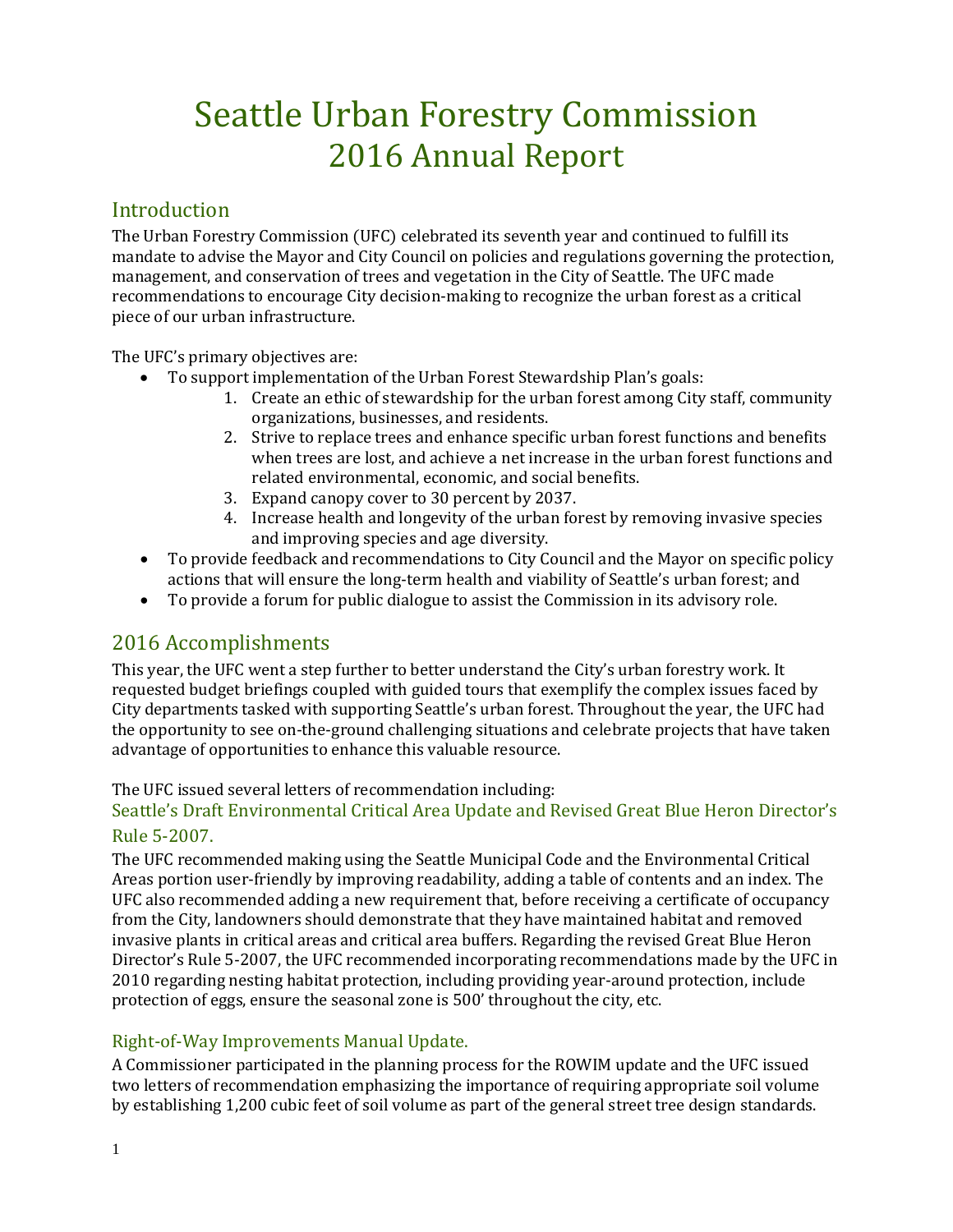## Major Institutions Master Plans.

The UFC made suggestions for future updates to the Seattle Major Institutions Master Plans to increase consideration of the urban forest and offset tree canopy losses managed by Seattle's major institutions. UFC suggestions included: 1) emphasizing that new building setbacks could help retain existing trees and provide space for planting new trees; 2) restoring tree canopy can mitigate adverse impacts caused by development; 3) include a 1:1 tree replacement ratio of equivalent sized trees at maturity; 4) add specificity to existing thresholds by stating that existing open areas would not be reduced by more than 4,000 square feet or remove three or more non-hazardous significant trees; 5) include off-site planting or fee in lieu to Trees for Neighborhoods program as an option when planting space is not available on site; and 6) stating that evergreen trees should be replaced with evergreen trees.

## Opening Parks property to homeless encampments

The UFC acknowledges that homelessness is a complex issue that impacts not only those experiencing it but the whole community. The UFC opposed opening Parks property to encampments stating that camping in Parks land not only doesn't provide the necessary services and support people need, it also has significant impacts on the urban forest. The UFC specifically mentioned the more than 11 years of community-based restoration efforts under the Green Seattle Partnership, which, since 2005 has garnered over 850,000 volunteer hours and invested millions of dollars in City funding to restore our forested parkland and natural areas. Homeless encampments have already had a significant demoralizing effect on hundreds of residents and visiting volunteers who have been working tirelessly to restore Seattle's forested parklands. The UFC advised City Council to postpone voting on such an important issue until an opportunity for all stakeholders to weigh-in is provided; there is a better understanding of the impacts on our urban forests; and a diverse set of potential solutions that meet the urgent needs of both the homeless and protecting our urban forests and parks is duly evaluated.

## Backyard Cottages and Accessory Dwelling Units proposed ordinance

The UFC believes the proposed change to remove off-street parking requirements should help reduce impervious surface and provide more flexibility in maintaining and increasing trees and greenery when backyard cottages or Accessory Dwelling Units are built. However, in some instances trees will be cut down to accommodate these structures. The UFC proposed including mitigation for tree loss in the shape of tree replacement requirements or payment in-lieu.

## Urban Forestry Commission/Urban Forest Inter-departmental Team Annual Meeting

The Commission and the Urban Forest Inter-departmental Team had their sixth 2016 annual meeting at Camp Long. The meeting focused on urban forestry and equity. The goals of the meeting were:

- Strengthening the partnership between the Urban Forestry Commission and the Urban Forest Interdepartmental Team to accomplish the goals of the Urban Forest Stewardship Plan.
- Create a learning environment for the group to apply the Equity and Environment Agenda's goals to our urban forestry work.

The group was introduced to the Equity and Environment Agenda's goals and did an exercise to incorporate equity outcomes to urban forestry efforts.